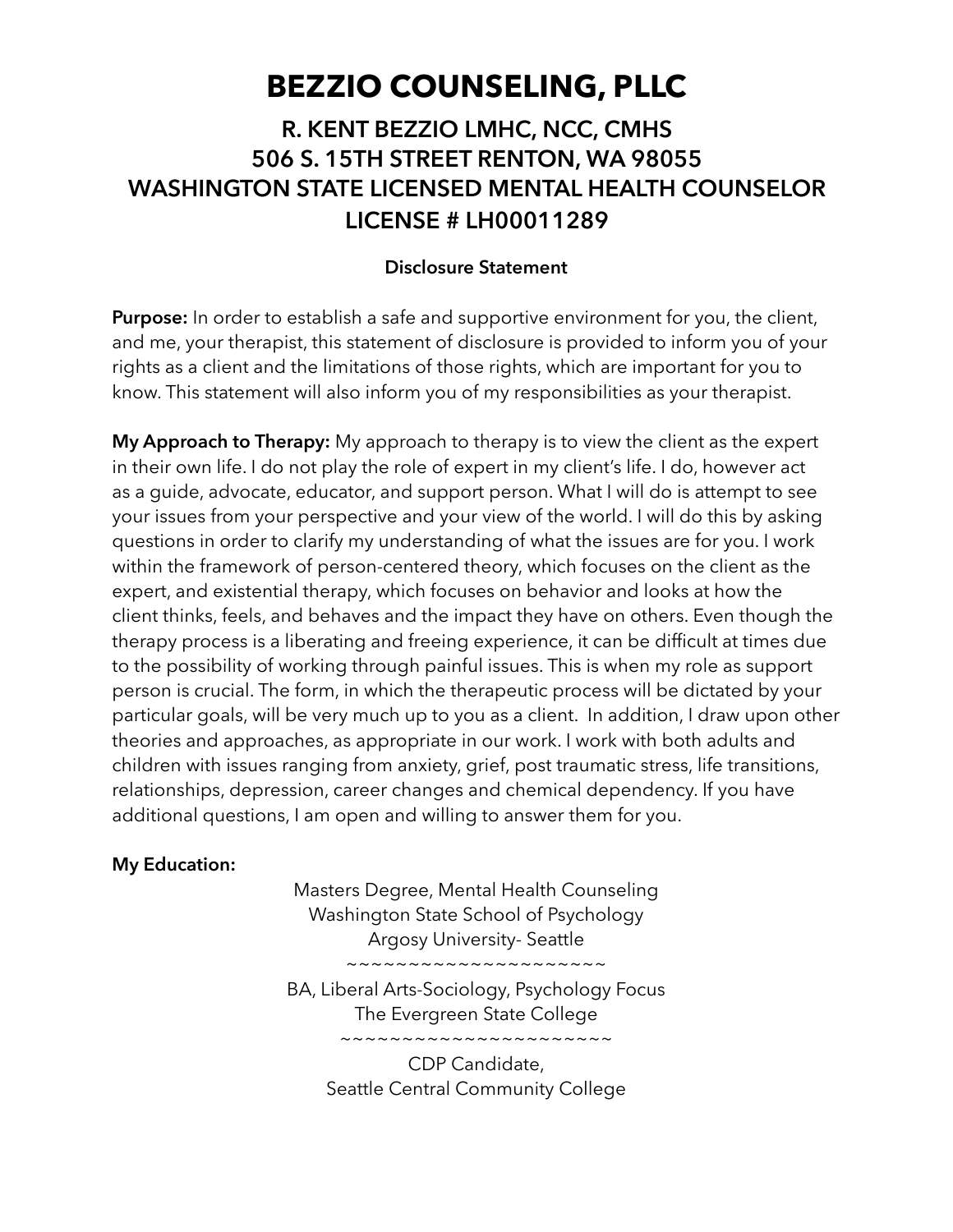**Length and Termination of Therapy:** As a participant in therapy, you can expect the length of therapy to last as long as you feel it is needed. Client participation is crucial to a successful therapeutic experience. The length of therapy will be directly influenced by the client's level of participation. The higher client's participation, the shorter the process will be. The client's issues and their feelings of accomplishment will ultimately determine the over-all length of therapy. You can initiate the termination of therapy at anytime, however I would strongly urge you to discuss it first with me. Termination of therapy by me will be discussed with you prior to the actual termination.

**Consultation with Colleagues:** I may be consulting at times with colleagues in order to provide my clients with the highest level of care. As a result of this consultation, I might need to audio/visual record sessions. I will obtain your permission prior to the actual recording. The client can decline to be recorded. These consultations will not impede on your right for confidentiality

**The Nature and Purpose of Confidentiality:** You have the right to confidentiality in the therapeutic process. I am bound by my professional ethics to protect my client's privacy as it pertains to their therapy. Total confidentiality will be kept except in circumstances provided by Chapter 71.05.390 Revised Code of Washington and the following from the American Counseling Association Code of Ethics:

- The client waives the right to privacy
- If disclosure is warranted due to imminent danger to client or others, or if there are other legal requirements. I will always consult when in doubt of validity of exceptions
- If I receive information confirming the client has a communicable and fatal disease and an identifiable third party is involved and at risk of contracting the disease. I will attempt to first convince the client to inform the third party, however if the client is not intending to notify, I have the obligation to inform the third party in the immediate future.
- When a court orders me to release confidential information without the client's permission, I will request the court to rescind its request due to potential harm to client or counseling relationship.
- When it is required to present confidential information, only the essential information will be revealed.
- As counseling is initiated and throughout the counseling process, I will inform the client of limitations of confidentiality and identify foreseeable situations in which confidentiality must be breeched. Such as, if I have good reason to believe the client is a harm to themselves or someone else.
- In group work, confidentiality cannot be guaranteed, however I will attempt to notify the therapeutic group of the importance of confidentiality its members.
- In family counseling, information cannot be shared to other family members without the consent of the other family members.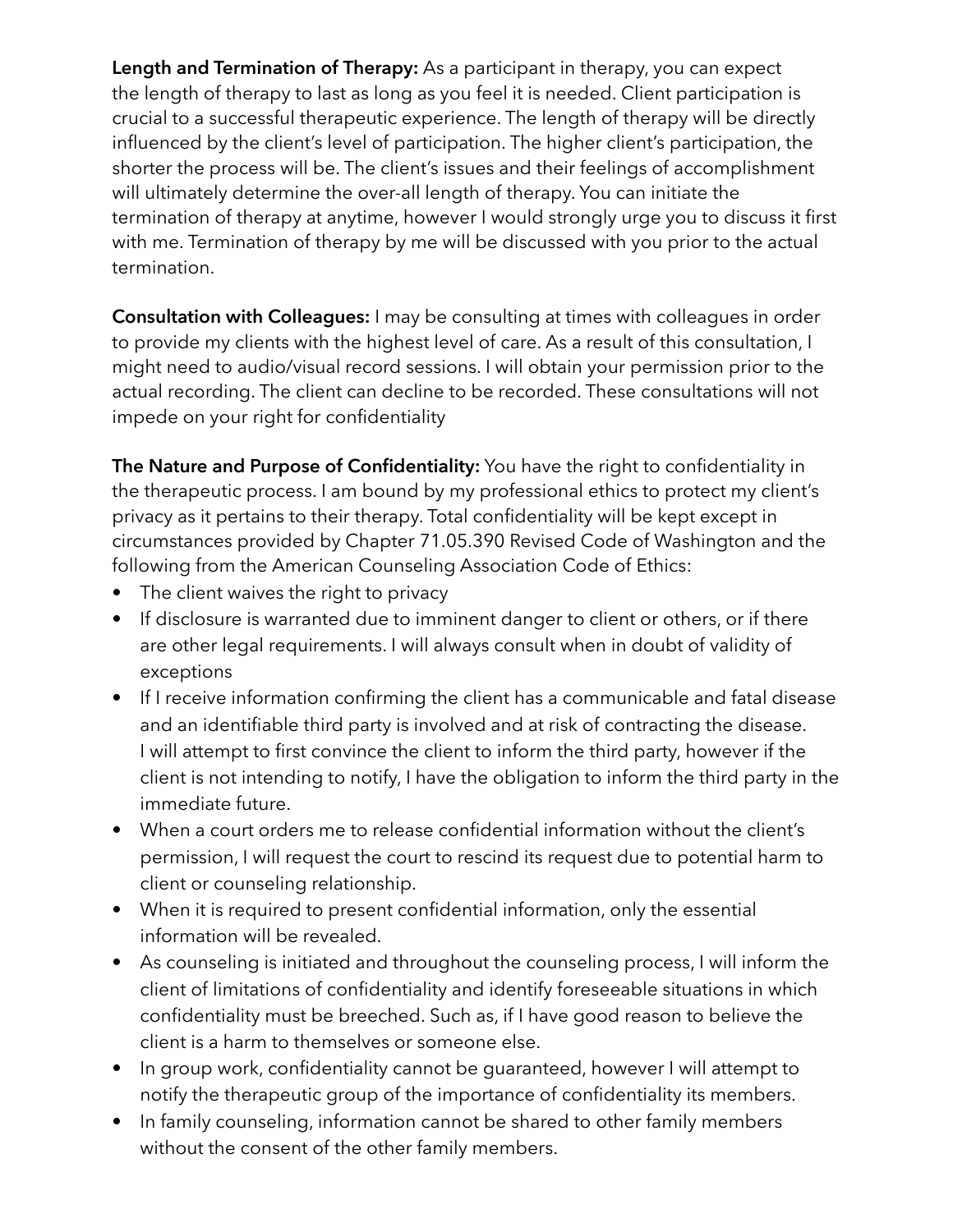**Interruptions in therapy:** If, for whatever reason, I will not be able to proceed to act as your counselor due to vacation, illness, or death, you will be notified in an appropriate time frame and reschedules made or referrals will be given to you. If the absence will be short-term and temporary, it will be discussed with the client prior to actual interruption.

**Client's access to their files:** Clinical records are the property of R. Kent Bezzio, LMHC. However you may request access to your records and review them. You can also, request copies of your records, or specific reports from your records. You can also amend your records. You have the right to authorize sharing or disclosure of information in your records to anyone you choose. You can obtain an accounting of disclosures of information sent to outside parties, except those made to carry out treatment, obtain payment for services, or provide for clinical service operations. The complete rights and responsibilities are covered in Chapter 70.02 of the Revised Codes of Washington.

**Rights pertaining to diagnostic labeling:** For the purposes of billing insurance companies and community resource agencies responsible for payment of client's services, a mental health diagnosis is usually required. I will share that diagnosis to you if desired. I do, however advise against focusing on diagnosis's because they can get in the way of therapy by unduly labeling the client. Client's issues are larger and more intricate than a label, and avoiding the use of them are preferred in my work. Alternatives to traditional therapy: In addition to traditional talk therapy, there are other forms of therapy that the client may use to supplement their counseling experience. Some other forms are 12-Step programs such as Alcoholics Anonymous, Interpersonal Work Groups, Self-Help Groups, and many others that can be discussed in session.

Signature Date of the Date of the Date of the Date of the Date of the Date of the Date of the Date of the Date